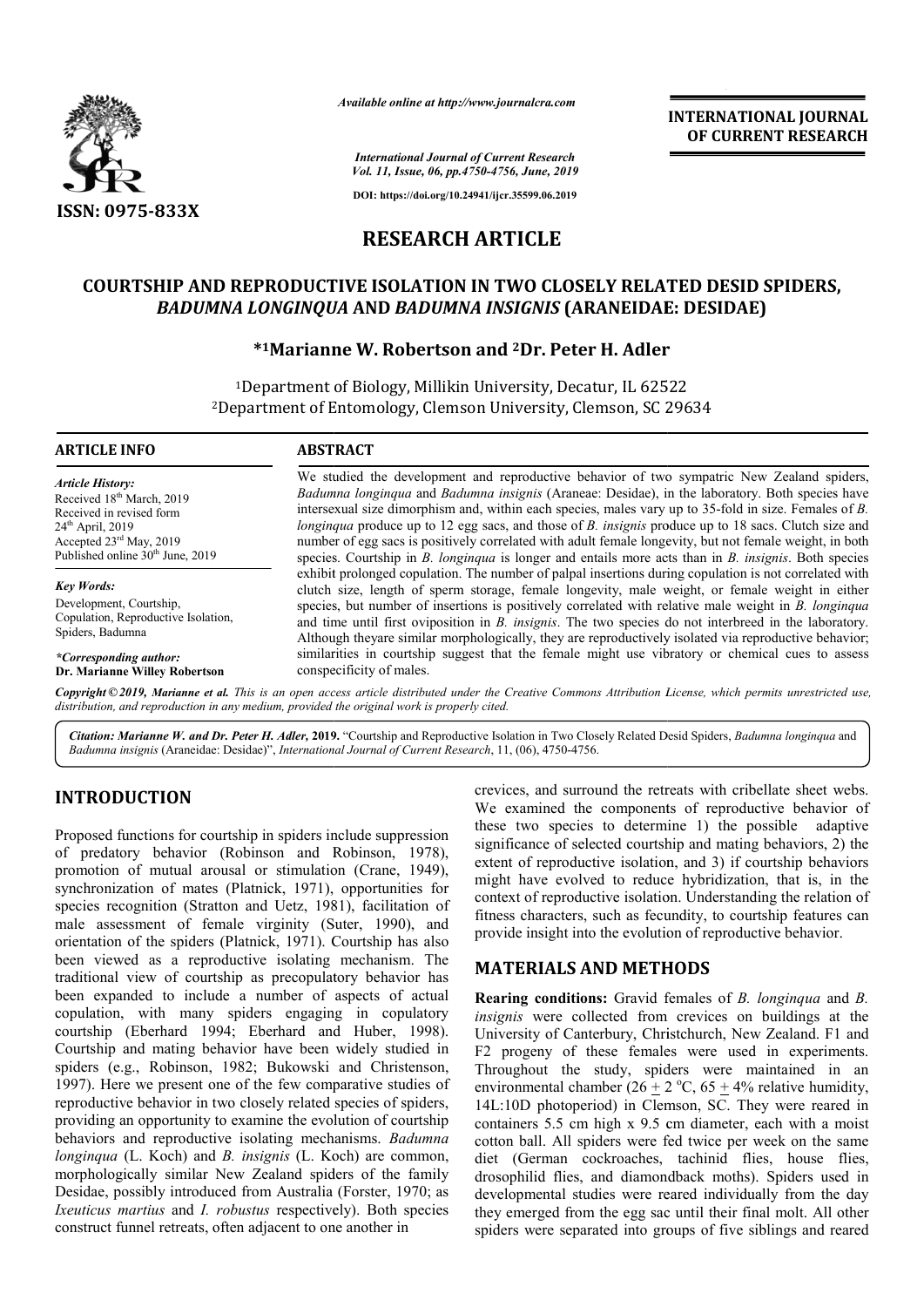together for up to a month, at which time 16 individuals were chosen randomly from each clutch and reared separately. If a clutch contained 30 or fewer individuals, all individuals were reared. No spider was ever used more than once unless a female did not mate; that female could then be used in another mating trial.

**Development and fecundity:** For each spiderling, we recorded the duration of each post-emergence instar by examining containers daily for exuviae. We determined the number of days to reach maturity for individually reared males and females of *B. longiqua* and *B. insignis*. We also weighed each male within 24 h of the final molt to test the hypothesis that heavier males required longer to mature. Females were weighed on the day of mating because their weight varied during egg development. Both weight and carapace width have been used as indicators of spider size (Hagstrum, 1971). Since weight can vary within an instar, we also measured carapace width of adult spiders and analyzed data for possible correlation between weight and the sclerotized carapace which remains constant in size within an instar. To determine the reproductive capacity of each species, we mated virgin females with virgin males and collected all egg sacs. We removed females from each of their successive egg sacs within 12 h of egg sac construction. We recorded the date of egg-sac construction, clutch size (eggs and spiderlings), and date of the first spiderling emergence from each egg sac. Normally distributed data were analyzed with Analysis of Variance (F), and non-normal data or data with uneven sample sizes were analyzed with Kruskal-Wallis (H) (Zar, 1984). The LSMeans procedure and the Tukey type multiple comparison test were used to identify significantly different means. Sample sizes less than five were not entered into analyses. All means are reported with their standard errors. Voucher specimens of each species are deposited in the Clemson University Arthropod Collection.

**Courtship and mating behavior:** We mated 35 virgin pairs of each species. Pairs were composed of non-sibling spiders matched by age (measured from the last molt to the date of pairing). Observations, made through a 4x magnifying lens fitted with a ring light, began with the introduction of a male onto the edge of a female's web, continued through courtship and mating, and ended when the male moved away from the female by 5 cm or more. For both species, we transcribed behavioral acts into a first-order preceding-following transition matrix and calculated expected values and standard normal deviates for individual transitions. We used a binomial test to analyze the standard normal deviates and determine which transitions occurred at a frequency greater than expected by chance (Bishop *et al.,* 1975; Fagen and Young, 1978). We then constructed a flow diagram for each species on the basis of significant transitions ( $P < 0.01$ ). For each species, we used correlation analysis to evaluate the relation between the number of palpal insertions (a measure of copulation duration) and the following reproductive characters: duration of copulation; length of sperm storage (determined by production of the last fertile eggs); female longevity; number of eggs and number of spiderlings in the first egg sac, the first five egg sacs, and all egg sacs; total number of egg sacs; time from mating to oviposition of the first clutch; female weight; male weight; and relative male weight [(male weight/female weight) x 100] of mated individuals. Using a Student's t-test on paired data, we compared the number of insertions by the right versus the left palp during copulation. Males of each species  $(n = 11)$ 

trials/species) were given a choice between a mated and an unmated female. The three spiders in each trial were the same age (measured from the last molt). We alternated which web (that of a virgin female  $[n = 5$  for *B*. *longinqua*,  $n = 6$  for *B*. *insignis*] or that of a mated female  $[n = 6$  for *B. longinqua*,  $n =$ 5 for *B. insignis*]) was used for testing, and we introduced males equidistant from the two females. We observed the spiders for 1 hour.

**Interspecific pairings:** Reciprocal species pairings were made by introducing males of *B. insignis* onto the edge of *B. longinqua* female webs (n = 30), and males of *B. longinqua* onto the edge of *B. insignis* female webs (n = 20). Each pair was observed for 1 hour, and all behaviors and interactions were recorded.

## **RESULTS**

**Development and Fecundity:** Males of *B. longinqua* required five  $(50.0\%)$  or six  $(50.0\%)$  molts to reach maturity, whereas females required six  $(60.0\%)$ , seven  $(30.0\%)$ , or eight  $(10.0\%)$ (Table 1). Males of *B. insignis* required three (93.8%) or four (6.2%) molts, whereas females required seven (76.9%) or eight (23.1%). The length of the intermolt interval typically increased with each molt in males and females of both species (Table 1). Cephalothorax width was significantly correlated (*P*< 0.001) with weight in *B. longinqua* and *B. insignis* males and females (Table 2); therefore, weight was used as a measure of size in subsequent experiments. The means for six lifehistory characters are summarized (Table 3) with ranges given in text where applicable. Both species exhibited extreme intersexual size dimorphism in adult weight, with males being especially variable. In both *B. longinqua* (n = 232) and *B. insignis* (n = 538), heavier males required longer to mature than lighter males ( $r = 0.369$ ,  $r = 0.533$ , respectively; *P*< 0.001). Thus, males of both species were smaller on average than females and required less time (d) to mature than females (Table 3). Males of *B. longinqua* (n = 232) weighed 0.0057- 0.1184 g and, lthough most males were smaller than females, some were as large as, or larger than, females (Fig. 1). Males of *B. insignis* (n = 538) weighed 0.0013-0.0450 g (Fig. 2)and were generally smaller than females (Fig. 2). Females of both species produced multiple egg sacs; females of *B. longinqua* constructed their first egg sac about one month after mating, whereas those of *B. insignis* constructed their first sac about two and a half weeks after mating (Table 3).

In *B. longinqua*, subsequent intervals between production of consecutive egg sacs varied from 11.4 to 18.8 days and, in *B. insignis*, from 11.0 to 19.0 days. In *B. longinqua*, the number of days from mating to production of the last fertile egg sac (indicating length of sperm storage) ranged from 12 to 175 days (Table 3). In *B. insignis*, the number of days from mating to production of the last fertile egg sac ranged from 15 to 177 days (Table 3). Female longevity, from mating to death, was 24-272 days in *B. longinqua* and 35-212 days in *B. insignis* (Table 3). The maximum number of egg sacs produced by *B. longinqua* and *B. insignis* was 12 and 18, respectively (Table 4). The total number of eggs per sac varied from 8 to 63 in *B. longinqua* and from 10 to 95 in *B. insignis.* In *B. longinqua*, no significant differences occurred among sacs in the number of eggs (F = 1.18,  $P = 0.323$ ), number of progeny (H = 10.99,  $P =$ 0.141), or total clutch size of consecutive egg sacs ( $F = 0.340$ ,  $P = 0.935$ ) (Table 4).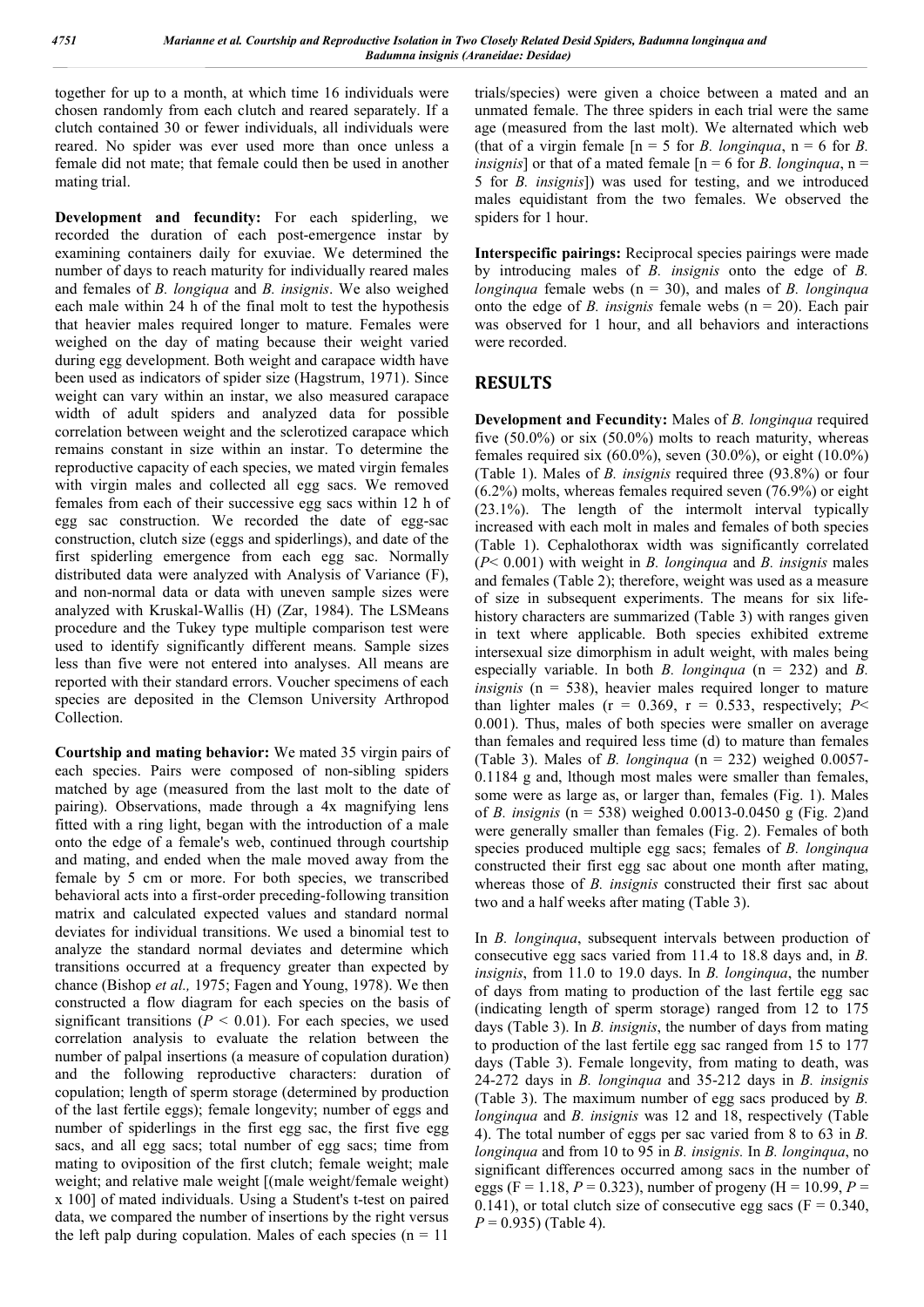**Table 1. Days (x + SE, n) required for development of males and females of** *Badumna longinqua* **and** *Badumna insignis* **males and females in the laboratory (26 + 2<sup>0</sup> C). Male data of** *B. longinqua* **were analyzed with Kruskal-Wallis, and female data of** *B. longinqua* **plus data of** *B. insignis* **were analyzed with ANOVA. Means within each column followed by different letters are significantly different (***P***< 0.0001; Tukey type multiple comparison test for** *B. longinqua* **males, and LSMeans procedure for females, Zar [1984]). \* = not included in statistical analysis.**

| Intermolt interval | Badumna longinqua  |                     | <b>Badumna</b> insignis |                     |
|--------------------|--------------------|---------------------|-------------------------|---------------------|
|                    | <b>Males</b>       | <b>Females</b>      | <b>Males</b>            | <b>Females</b>      |
| Emergence - Molt 1 | $4.8 + 1.42$ , 12a | $4.7 + 1.18$ , 10a  | $6.2 + 0.39$ , 16a      | $4.5 + 0.35$ , 13a  |
| Molt 1 - Molt 2    | $8.5 + 0.31$ , 12b | $8.0 + 0.45$ , 10b  | $11.1 + 0.27$ , 16b     | $10.3 + 0.33$ , 13b |
| Molt $2 -$ Molt 3  | $7.3 + 0.26$ , 12a | $8.0 + 0.68$ , 10b  | $12.1 + 1.09$ , 16b     | $9.8 + 0.17$ , 13b  |
| Molt 3 - Molt 4    | $7.7 + 0.28$ , 12b | $8.2 + 0.85$ , 10b  | 10.0                    | 1*                  |
| Molt 4 - Molt 5    | $9.2 + 0.19$ , 13b | $10.6 + 0.68$ , 12b | $9.9 + 0.38$ , 10b      | $9.6 + 0.24$ , 13b  |
| Molt 5 - Molt 6    | $10.5 + 0.62$ , 6b | $13.8 + 1.06$ , 10c |                         | $12.5 + 0.42$ , 13c |
| Molt 6 - Molt 7    | $15.8 + 1.49$ ,    | $4*$                | $17.5 + 1.37$           | 13d                 |
| Molt 7 - Molt 8    | 30.0               | $1*$                | $21.0 + 1.156$          | $3*$                |

**Table 2. Correlation between cephalothorax width (mm) with weight (g) in** *Badumna longinqua* **and** *Badumna insignis*

|    | $\boldsymbol{p}$<br>B. longinqua |                | . insignis<br>D.         |                    |
|----|----------------------------------|----------------|--------------------------|--------------------|
|    | Mean                             | Female         | Mean                     | Female             |
|    | 0.901                            | 0.880          | 0.984                    | 0.844              |
| df | $\sim$ $\sim$<br><u>.</u>        | ാറ<br><b>L</b> | $\overline{\phantom{0}}$ | $\sim$<br><u>.</u> |

**Table 3. Life-history characters (x + SE, n) of** *Badumna longinqua* **and** *Badumna insignis* **in the laboratory**   $(26 \pm 2^0 \text{C} \cdot \text{NA} = \text{not applicable}$ 

| <b>Life-history Character</b>  | <b>Badumna longinqua</b> |                      | Badumna insigni         |                          |
|--------------------------------|--------------------------|----------------------|-------------------------|--------------------------|
|                                | <b>Males</b>             | <b>Females</b>       | <b>Males</b>            | <b>Females</b>           |
| Adult weight $(g)$             | $0.04 + 0.001$ , 232     | $0.12 + 0.005$ , 179 | $0.01 + 2.394E-4$ , 538 | 538 $0.22 + 0.009$ , 112 |
| Maturation time (d)            | $73.7 + 1.05$ , 232      | $97.7 + 1.16, 211$   | $47.6 + 0.66, 538$      | $107.3 + 0.89, 382$      |
| Number of egg sacs             | NA                       | $4.9 + 0.86$ , 17    | <b>NA</b>               | $5.7 + 1.49$ , 11        |
| Mating to first sac (d)        | NA                       | $27.8 + 6.09$ , 20   | <b>NA</b>               | $17.1 + 1.22$ , 11       |
| Mating to last fertile sac (d) | <b>NA</b>                | $86.3 + 16.69$ , 11  | <b>NA</b>               | $86.9 + 20.62, 8$        |
| Female longevity (d)           | <b>NA</b>                | $114.0 + 14.60, 22$  | NA                      | $100.1 + 16.96$ , 11     |

**Table 4. Clutch sizes (eggs + spiderlings) (x + SE) of consecutive egg sacs constructed by** *Badumna longinqua* **and** *Badumna insignis* **in the laboratory (26**  $\pm$  **2<sup>0</sup>C).**  $*$  **= not included in ANOVA.** 

| <b>Egg sac Number</b> | <b>Badumna</b> longinqua |             | <b>Badumna</b> insignis |                |
|-----------------------|--------------------------|-------------|-------------------------|----------------|
|                       | <b>Clutch size</b>       | $\mathbf n$ | <b>Clutch size</b>      | n              |
| Sac 1                 | $54.4 + 5.87$            | 20          | $54.8 + 5.04$           | 11             |
| Sac 2                 | $51.3 + 4.87$            | 18          | $67.0 + 4.81$           | 9              |
| Sac 3                 | $56.9 + 3.49$            | 10          | $48.4 + 6.95$           | $\overline{7}$ |
| Sac 4                 | $58.4 + 9.67$            | 10          | $49.3 + 6.37$           |                |
| Sac 5                 | $59.0 + 6.37$            | 7           | $40.7 + 7.72$           | $\overline{7}$ |
| Sac 6                 | $45.3 + 8.07$            | 7           | $46.2 \pm 8.07$         | $4*$           |
| Sac 7                 | $52.2 + 3.89$            | 5           | $51.0 + 15.00$          | $2*$           |
| Sac 8                 | $53.2 + 6.43$            | 5           | $42.5 + 18.50$          | $2*$           |
| Sac 9                 | $32.8 + 10.77$           | $4*$        | $35.0 + 8.00$           | $2*$           |
| Sac 10                | $43.5 + 1.50$            | $2*$        | $34.5 + 7.50$           | $2*$           |
| Sac 11                | 63.0                     | $1*$        | $36.5 + 3.50$           | $2*$           |
| Sac 12                | 8.0                      | $1*$        | 51.0                    | $1*$           |
| Sac 13                |                          |             | 30.0                    | $1*$           |
| Sac 14                |                          |             | 39.0                    | $1*$           |
| Sac 15                |                          |             | 32.0                    | $1*$           |
| Sac 16                |                          |             | 95.0                    | $1*$           |
| Sac 17                |                          |             | 10.0                    | $1*$           |
| Sac 18                |                          |             | 40.0                    | $1*$           |

Likewise, in *B. insignis*, no significant differences occurred among sacs in the number of eggs ( $H = 2.26$ ,  $P = 0.688$ ), number of progeny ( $(F = 0.39, P = 0.818)$ ), or total clutch size  $(F = 2.61, P = 0.052)$  (Table 4). The time for spiderlings to emerge from consecutive egg sacs in both species ranged from 16.2 to 29.0 days and was not significantly different in either species. Female weight in *B. longinqua* was not correlated with the total number of egg sacs ( $r = 0.048$ ,  $df = 15$ ,  $P > 0.05$ ), total number of undeveloped eggs ( $r = 0.019$ , df = 13,  $P > 0.05$ ), or total number of progeny (embryonated eggs plus spiderlings) (r  $= 0.007$ , df  $= 13$ ,  $P < 0.05$ ). However, female longevity (postmating) was correlated with the total number of egg sacs ( $r =$ 0.766,  $df = 15$ ,  $P < 0.001$ ) and total clutch size (undeveloped eggs plus embryonated eggs plus spiderlings) ( $r = 0.746$ , df = 13, *P*< 0.002). Female weight of *B. insignis* was not correlated with the total number of egg sacs ( $r = 0.421$ , df = 9,  $P > 0.05$ ),

total number of undeveloped eggs ( $r = 0.149$ , df = 7,  $P > 0.05$ ), or total number of progeny ( $r = 0.621$ ,  $df = 7$ ,  $P > 0.05$ ). However, female longevity (post-mating) was correlated with the total number of egg sacs ( $r = 0.923$ , df = 9,  $P < 0.001$ ) and total clutch size ( $r = 0.936$ , d $f = 6$ ,  $P < 0.001$ ).

**Precopulatory Behavior:** *Badumna longinqua* had 13 behavioral acts associated with courtship (Fig. 3), and *B. insignis* had 11 (Fig. 4). Males performed nearly all visible courtship acts. Females were passive throughout courtship, except when they attacked males. In about 15% of the pairs, females of *B. longinqua* pushed males away with their legs; one female initiated leg contact with the male. One female of *B. insignis* vibrated its abdomen, and females in about 15% of the pairs moved their legs or moved in the web, causing males to retreat and pluck.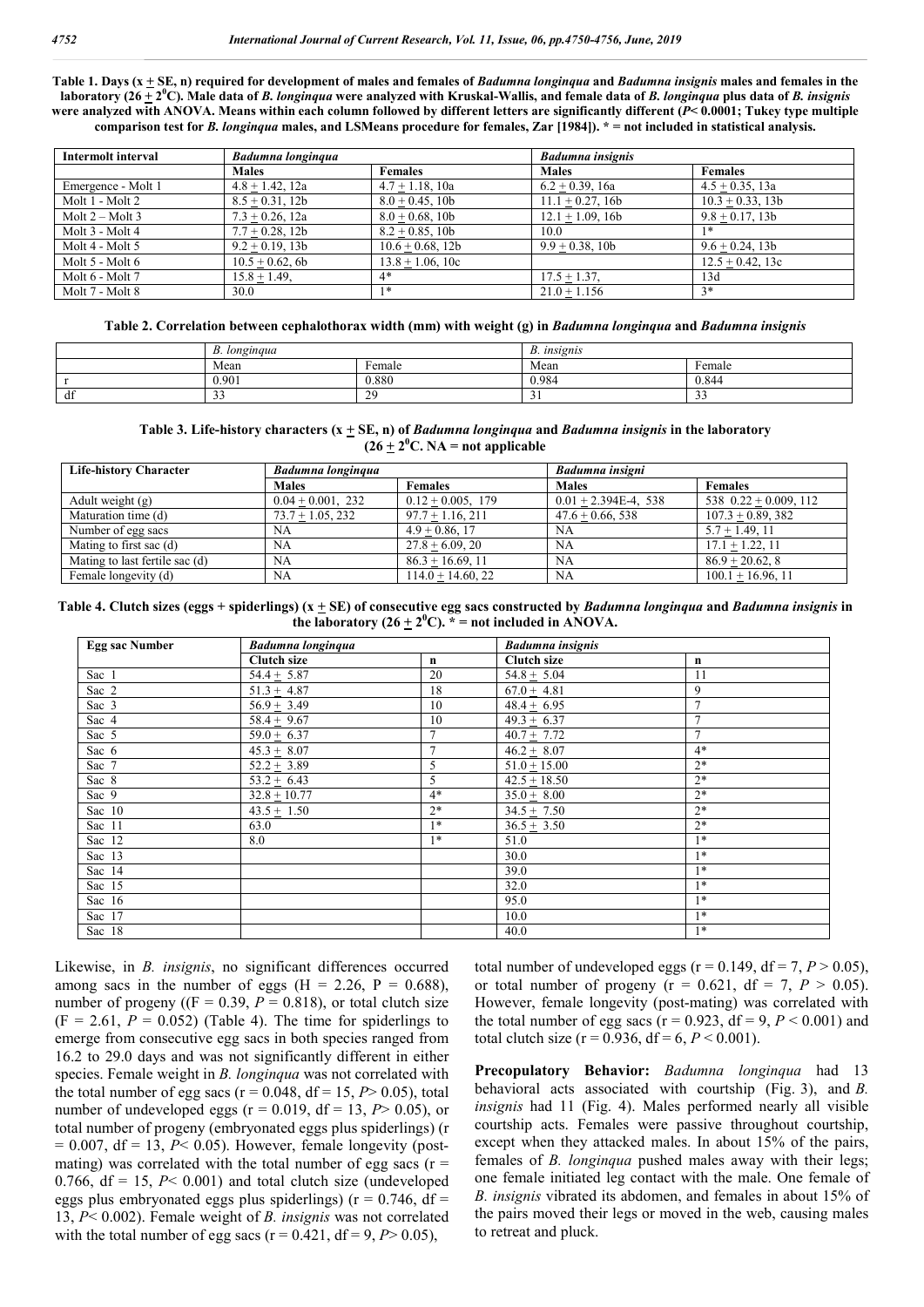Table 5. Correlations between number of palpal insertions (r, n) and **fitness characters in** *Badumna longinqua* **and** *Badumna insignis* **in the**  laboratory  $(26 \pm 2 \text{ }^0\text{C})$ . Except where specified,  $P$   $> 0.05$ .

| <b>Fitness Character</b>             | Badumna longinqua   | Badumna insignis          |
|--------------------------------------|---------------------|---------------------------|
| Female longevity                     | 0.058, 22           | 0.032, 11                 |
| Number of eggs in first sac          | 0.322, 20           | $-0.215, 11$              |
| Number of progeny in first sac       | $-0.245, 20$        | 0.173, 11                 |
| Number of eggs in first five sacs    | $-0.125, 7$         | $-0.182, 5$               |
| Number of progeny in first five sacs | $-0.289, 13$        | 0.183, 5                  |
| Total number of eggs                 | 0.054, 15           | 0.436.9                   |
| Total number of progeny              | 0.229, 15           | 0.430, 9                  |
| Total number of egg sacs             | $-0.014, 17$        | 0.209, 11                 |
| Number of days to first oviposition  | 0.318, 20           | $-0.470$ , 11, $P < 0.05$ |
| Male weight                          | 0.311, 35           | $-0.069, 35$              |
| Female weight                        | $-0.256, 35$        | 0.162, 35                 |
| Relative male weight                 | 0.435, 35, P < 0.01 | $-0.181, 35$              |

The following eight behavioral acts were shared by both species:

- 1. **Leg contact:** Legs I and/or II of the male contact the body or legs of the female.
- 2. **Climb on female dorsum:** The male approaches the female from the front, climbing over the cephalothorax to the abdomen. In fewer than 20% of pairs, males of *B.*  longinqua climbed directly on the female abdomen from behind. The smaller males of *B. insignis* climbed the front legs of the female to reach the cephalothorax .
- 3. **Vibrate palps:** The male vibrates his palps in a vertical plane. Males of *B. longinqua* vibrate their palps on the web or on the female. Those of *B. insignis* generally (> 90% of pairs) vibrate the palps on the female legs, carapace, or abdomen.
- 4. **Deposit silk:** While moving on the web, the male deposits silk on the web. The male of *B. longinqua*, but not of *B. insignis*, also deposits silk on the female's body.
- 5. **Cut silk:** The male cuts the silk of the female's web, and in more than half of the cases, it is performed in combination with the deposition of silk.
- 6. **Pluck silk:** The male pulls back on silk with his front legs and then releases it. The male of *B. longinqua* also plucks silk with its palps. This behavior is performed while stationary or as the male moves through the web.
- 7. **Cross over:** After inserting the palp repeatedly on one side of the female, the male crosses over the female's dorsum and positions himself to mate on the opposite side of the female. Cross over was seen in only four males of *B. insignis* but was observed in all males of *B. longinqua*. As the male crosses over the female's dorsum, he vibrates his palps on the female and vibrates its abdomen. One male of *B. longinqua* deposited silk on the female as he crossed over.
- 8. **Mate:** The male begins to insert his palps.



Figure 1. Weight distribution of adult males and females of *Badumna longinqua* in the laboratory  $(26 \pm 2 \text{ }^0\text{C})$ 



**Figure 3. Flow diagram of courtship acts for**  *Badumna longinqua***,**  showing significant  $(P< 0.01)$  behavioral transitions. **indicate frequency of 35 pairs showing a specific transition**



**Figure 2. Weight distribution of adult males and females of**  *Badumna insignisins the laboratory*  $(26 \pm 2 \text{ }^0\text{C})$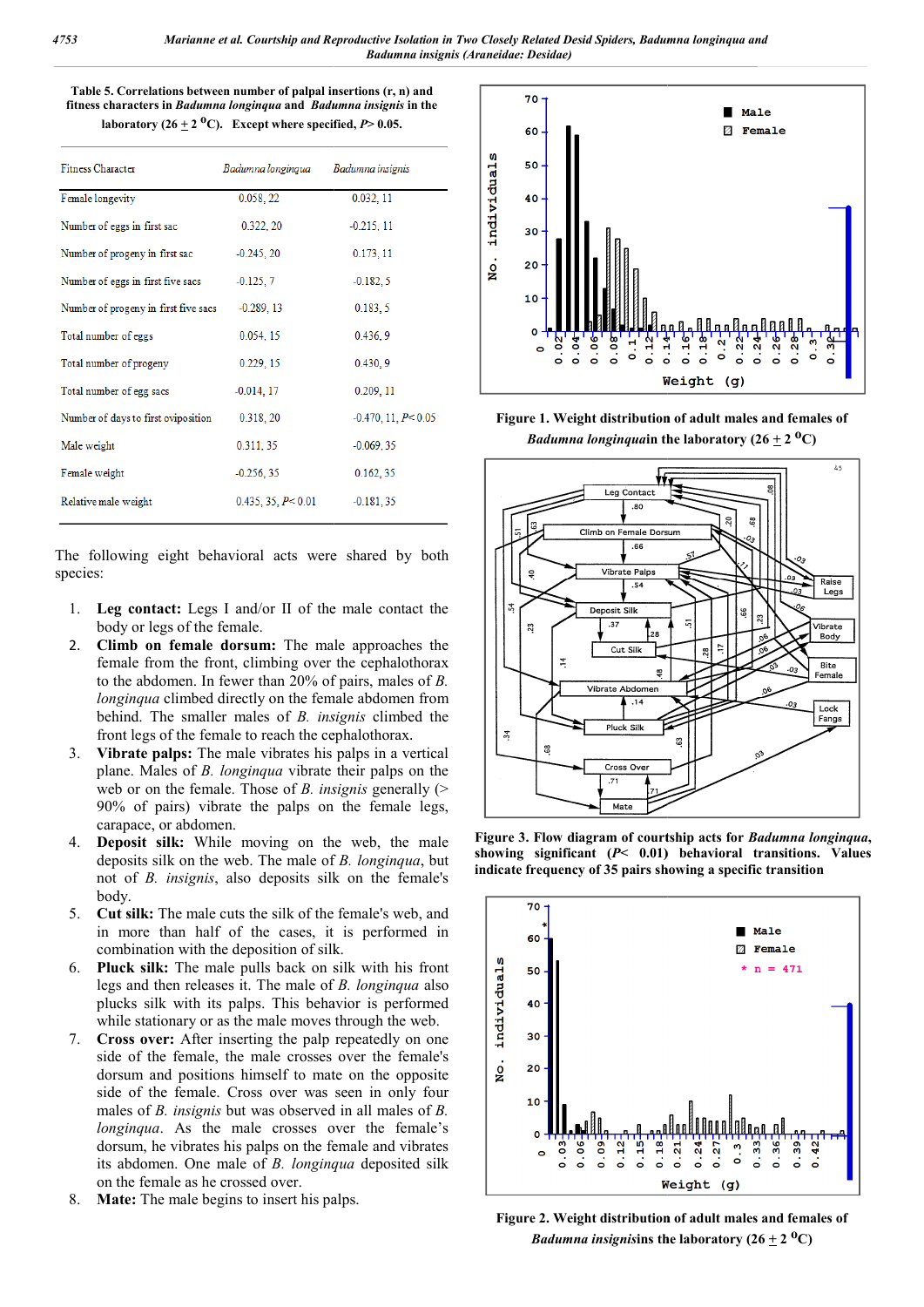

**Figure 4. Flow diagram of courtship acts for**  *Badumna insignis***, showing significant (***P***< 0.01) behavioral transitions. Values indicate frequency of 35 pairs showing a specific transition.**

The following behaviors were exhibited only by *B. longinqua*:

- 1. Vibrate abdomen: The male vibrates his abdomen up and down on the web or on the female.
- 2. Raise legs: The male raises his front pair of legs so that the femora are straight up and the distal parts of the legs extend from the femora at a  $90^\circ$  angle.
- 3. Vibrate body: The male vibrates his legs, cephalothorax, and abdomen in a vertical plane.
- 4. Bite female: After climbing on the female dorsum, the male nips the female. This behavior is followed by the female retreating. No hemolymph was detected on females after being nipped.
- 5. Lock fangs: The male locks his fangs with those of the female.

The following behaviors were exhibited only by *B. insignis*:

- 1. Tap palps: The male alternately lifts and lowers his palps; the movement is slower than the behavior 'vibrate palps'.
- 2. Attack male: The female lunges at, chases, or seizes and eats the male. Males of both species were attacked, but the behavior appears on the flow diagram only when it occurs before mating because the flow diagram terminates with the end of mating.
- 3. Retreat: The male moves away from the female.

**Copulatory Behavior:** Males of *B. longinqua* (n = 35) inserted their palps 1-322 times (mean =  $101.9 \pm 18.71$ ), with no significant difference in the number of insertions by the left palp (n = 1725 insertions) versus the right palp (n = 1746 insertions) ( $t = 0.47$ ,  $P = 0.642$ ). Males inserted the left palp while on the left side of the female and the right palp while on the right side. Mating lasted  $0.54$ -241.53 min (n = 33). During mating, spiders faced opposite directions, dorsal side up, and males ranged from being parallel to the female to being at a 90° angle. Two males were killed by females during mating, and three males were attacked during mating but escaped. Four additional males were attacked after mating when they approached females and continued courtship. Two males

escaped after losing legs. Males of *B. insignis* ( $n = 35$ ) inserted their palps 1-13 times (mean =  $2.8 \pm 0.53$ ), with no significant difference in the number of insertions by the left palp ( $n = 56$ ) insertions) versus the right palp ( $n = 41$  insertions) ( $t = 1.077$ ,  $P = 0.289$ . Mating lasted 0.20-32.78 min (n = 22). Males and females mated in the same position as those of *B. longinqua*. Additionally, males mated under the female, venter to venter, and did not cross over before switching palps. Nine males of *B. insignis* were attacked and eaten by females during mating, and insignis were attacked and eaten by females during mating, and one male was attacked during mating but escaped. One male was attacked, and one was killed after mating. in the number of insertions by the left palp (n = 56 versus the right palp (n = 41 insertions) (t = 1.077, Mating lasted 0.20-32.78 min (n = 22). Males and

The mean number of insertions was 4.1 for the 10 males killed, was attacked, and one was killed after mating.<br>The mean number of insertions was 4.1 for the 10 males killed,<br>and 2.3 for the 24 not killed. In *B. longinqua* (n = 33), copulation duration ranged from 0.54 min to 241.53 min, and in *B. insignis* (n = 22), copulation duration ranged from 0.20 min to 32.78 min. Copulation duration was correlated significantly with the number of palpal insertions in both  $B$ . *longinqua* ( $r = 0.874$ ,  $df = 31$ ,  $P < 0.001$ ) and *B. insignis* ( $r =$ 0.605,  $df = 20$ ,  $P < 0.05$ ). However, the length of viable sperm storage (i.e., days from mating to production of the last fertile 0.605, df = 20,  $P$ < 0.05). However, the length of viable sperm storage (i.e., days from mating to production of the last fertile egg sac) was not correlated significantly with the number of palpal insertions for *B. longinqua* ( $r = 0.436$ , df = 11, *P* > 0.05) or *B. insignis* (r = -0.052, df = 6, *P*> 0.05). In *B. longinqua* (n  $= 11$ ) sperm storage ranged from 12 to 175 days, with an = 11) sperm storage ranged from 12 to 175 days, with an average of  $86.3 \pm 16.69$  days. In *B. insignis* (n = 8), sperm storage ranged from 15 to 177 days, with an average of 86.9  $\pm$ 20.62 days. Of 12 fitness characters examined in each species, only one in each species was correlated significantly with the number of palpal insertions (Table 5). In *B. longinqua*, the number of palpal insertions was correlated with relative male weight  $(P< 0.01)$ , and in *B. insignis*, the number of days to first oviposition was correlated with the number of palpal insertions oviposition (*P*< 0.05). In trials involving a choice between virgin and mated females, males of *B. longinqua* mated with virgin females in two trials (18.2%) and mated females in three trials (27.3%). In six trials (54.5%), the male did not mate with either female, possibly because the females were involved in females in two trials (18.2%) and mated females in three trials (27.3%). In six trials (54.5%), the male did not mate with either female, possibly because the females were involved in agonistic interactions with one anothe mated with virgin females in 10 trials (90.9%) and a mated female in one trial (9.1%). mated with virgin females in 10 trials (90.9%) and a mated female in one trial (9.1%).<br> **Interspecific Pairings:** When males of *B. insignis* entered Fraction ranged from 0.54 min to 241.53 min, and  $(n = 22)$ , copulation duration ranged from 0.20<br>78 min. Copulation duration was correlated with the number of palpal insertions in both *B*. fitness characters examined in each species, species was correlated significantly with the linsertions (Table 5). In *B. longinqua*, the **2019**<br>
es of *B*. *insignis* (n = 35)<br>
es of *B*. *insignis* (n = 35)<br>
= 2.8  $\pm$  0.53), with no si<br>
nestrions by the left palp<br>
lp (n = 41 insertions) (t 0-32.78 min (n = 22). Mosition<br>
deler the framele, venter to<br>
sov

webs of *B. longinqua* females, males ceased movement or moved through the web without exhibiting their typical courtship sequence; fewer than half of the males deposited silk, cut silk, or plucked the web. As males moved in the web, females moved toward them. Males then retreated or ceased movement. Three males  $(10\%)$  were killed and eaten by females. When males of *B. longinqua* entered webs of *B. insignis* females, they wandered, with less than half of the males cutting or depositing silk. As males moved in the web, females followed them, extending their front legs and vibrating them on the web. When males ceased movement, females continued wandering in the web. Once attacked, males positioned their legs toward, and their bodies away from, females. Five males lost legs when attacked; one male escaped after losing legs. Seven males  $(35%)$  were killed and eaten by females. hrough the web without exhibiting their typical sequence; fewer than half of the males deposited silk, or plucked the web. As males moved in the web,

### **DISCUSSION**

Females of *B. insignis* and *B. longinqua* are generally larger than males and require more molts and time to mature. Although exceptions exist (Willey and Adler, 1991), female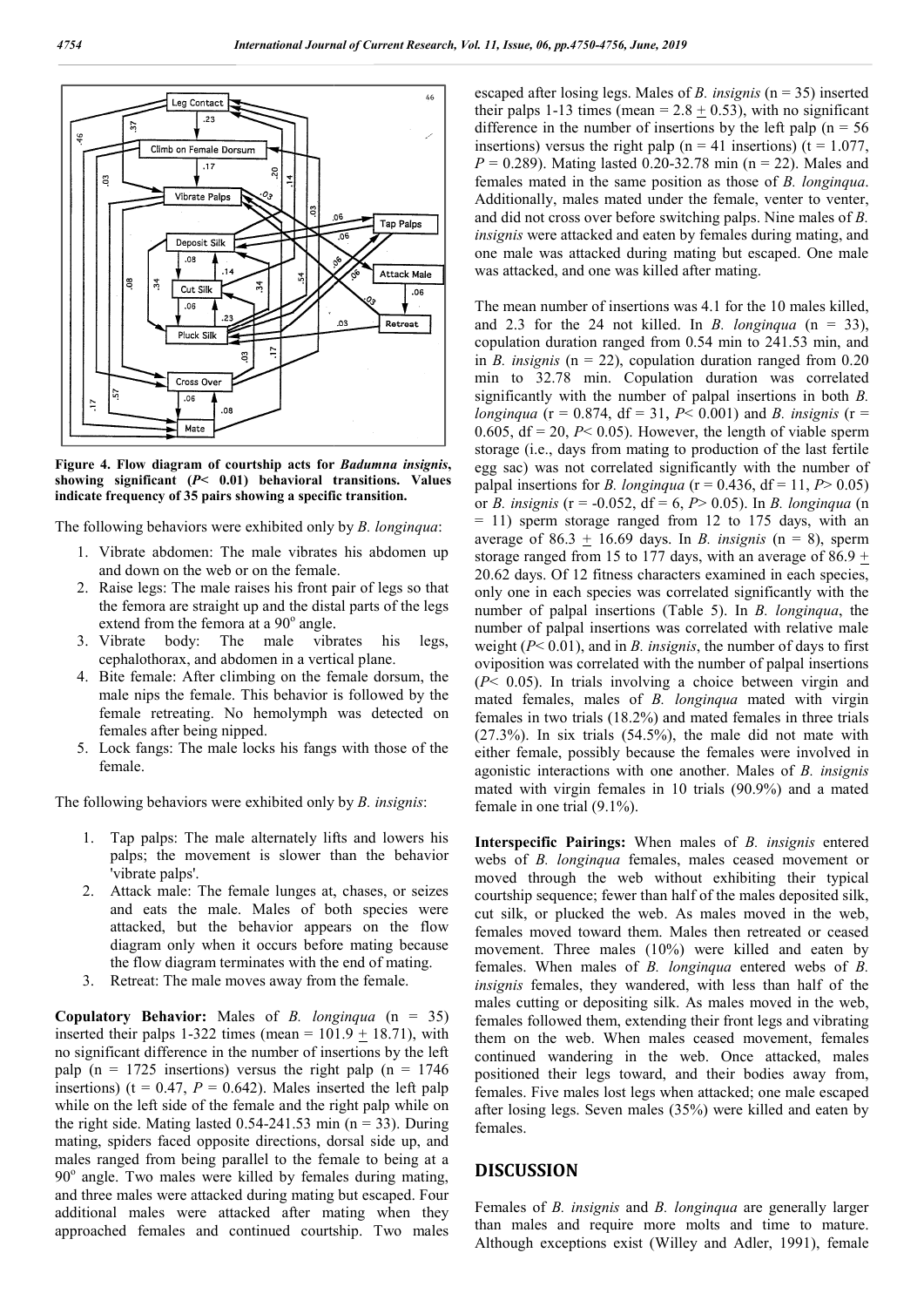spiders typically are larger and require more molts than males (Foelix, 1996). In *B. insignis* and *B. longinqua*, both sexes vary in the number of molts, resulting in different sizes of adults within each sex. Whether this size variation has a genetic basis or is the result of differential food intake, or both, is unknown. The adaptive significance of extreme size dimorphism, similar to that in *B. insignis*, might result from selection through sexual cannibalism (Elgar, 1991). Small males might be ignored as prey by females because of their low nutritional value (Robinson and Robinson 1980). Females of *B. insignis* are cannibalistic during and after mating, and the small size of males might enable them to escape quickly after mating. The tradeoff for small size might be that large males are better competitors for mates (Vollrath, 1980a). Both *B. longinqua* and *B. insignis* can produce at least 12 egg sacs, but the number of sacs and the clutch size are related to female longevity rather than female weight. In some species of spiders, clutch size is related to female size (Wise, 1984; Killebrew and Ford, 1985), but not in other species (Foelix, 1996). The number of egg sacs produced might be constrained by the degree of maternal care. For example, females of *Florinda coccinea*, which exhibit no maternal care beyond egg-sac construction, produce up to 10 sacs in a season (Willey and Adler, 1991), whereas those of *Peucetia viridans*, which guard their egg sacs and spiderlings, produce only one or two egg sacs (Willey and Adler, 1989). In both species of *Badumna*, we removed females from their egg sacs, so we do not know the degree of maternal care; however, we know that spiderlings can emerge from the sacs without maternal assistance. We also have observed females placing prey remains on egg sacs, which might help camouflage the sacs, and have observed spiderlings feeding on prey caught by the female. Females of both *B. insignis* and *B. longinqua* can store sperm for at least 175 days and produce multiple egg sacs after mating once. Generally, in spiders, earlier egg sacs contain more eggs (Jackson, 1978). In *B. insignis* and *B. longinqua*, perhaps because of the long length of sperm storage and continued food intake, neither sperm nor eggs were limiting, so clutch size did not decrease in consecutive egg sacs. Similarly, clutch size in *Desis marina* (Desidae) does not decrease in consecutive egg sacs (McLay and Hayward, 1987). Copulation duration varied in both species but dramatically so in *B. longinqua*, requiring as little as half a minute to fertilize the eggs, but lasting as long as 4 hours. In *Frontinella pyramitela*, longer copulation results in larger spiderlings in the first egg sac (Suter and Parkhill, 1990), but in *F.pyramitela* and *Phidippus johnsoni*, copulation duration and fecundity are not correlated (Jackson, 1980; Suter and Parkhill, 1990). Reasons why the duration of copulation is highly variable, particularly in *B. longinqua*, are not clear. Various hypotheses, however, have been proposed to account for prolonged copulation (e.g., Suter and Parkhill, 1990); our study tested some of these hypotheses. Mate guarding by males is an unlikely explanation for prolonged copulation in the two species of *Badumna* if first-male sperm priority occurs, but prolonged copulation might function in guarding if sperm mixing or displacement occurs. Studies with spiders generally indicate first-male sperm priority (Austad, 1982; Vollrath, 1980a). The conduit spermathecae of desids such as *Badumna* suggests they have first-male sperm priority (Austad, 1984). Although we do not know if the females of *B. longinqua* and *B. insignis* are polygamous, Costa (1993) hypothesized that resident males of *B. longinqua* guard females from other males; however, this was based on as limited field observations. Mate guarding by females also is unlikely because females can store sperm and

because we found no correlation between female fitness and prolonged copulation. All individuals in our study were virgins, so sperm dilution or displacement did not occur. A lack of correlation between the number of palpal insertions and female longevity suggests that males did not contribute longevity-enhancing nutritive substances. We acknowledge, however, that female fitness could have increased but not been detected in the characters that we examined. Fertilization insurance might not operate in *Badumna* because one palpal insertion is sufficient to fertilize all the female's eggs, but it might operate in guarding against displacement or mixing with sperm of subsequent males. The hypothesis that males invest parental care after mating is unlikely because some females are aggressive and attack males after mating. Our results suggest that more palpal insertions by *B. insignis* stimulate oogenesis or oviposition, since more palpal insertions are correlated with a shorter time to the first oviposition. Prolonged copulation, therefore, might be particularly important since female (and male) reproductive success is influenced by how long the female lives; the sooner a female produces eggs, the more clutches it is likely to produce. Longer copulation in this species, however, carries a cost: males that perform more palpal insertions have a greater tendency to be killed by the female. Cannibalism of males by females in *Nephila clavipes* occurs after male persistence in attempting copulation (Vollrath, 1980b). The reasons are unclear why copulation in *B. longinqua* is more prolonged than in *B. insignis*. Although about a quarter of males were attacked, fewer (8.6%) were killed by females of *B. longinqua* than by females of *B. insignis*, of which about one third of the males were attacked and 28.6% killed. Males with more palpal insertions and longer copulation durations were killed more often than those with fewer insertions and shorted copulation durations. Additionally, since relative male weight of *B. longinqua* was correlated with the number of palpal insertions, Future research should examine whether females were less likely to attack or kill males as males approached females in size. *Badumna insignis* and *B. longinqua* share eight of 13 courtship behaviors but differ significantly in certain behavioral aspects. For example, *B. longinqua* exhibits lengthy courtship and copulation, whereas *B. insignis* performs a quick courtship and copulation. In the two species of *Badumna*, courtship probably serves multiple functions. Species recognition probably is facilitated because the two species are morphologically similar and live in close association. Additionally, females of both species are cannibalistic, but males are not attacked until after mating begins, so courtship might suppress female predatory behavior long enough for males to mate. Male assessment of female virginity prior to mating is adaptive in *B. insignis* because males often are killed during mating. Males of *B. insignis* and *B. longinqua* begin courting conspecific females before physically contacting them and do not initiate courtship in heterospecific webs. Females often attempt to kill heterospecifics that enter their webs. Females of the genus *Badumna* might release male-attractant pheromones, as noted in other spiders (Krafft, 1982; Tietjen and Rovner, 1982). Males of *B. insignis* and *B. longinqua* deposit silk in female webs, possibly along with pheromones advertising the male's presence. The weak visual acuity of *B. insignis* (Clemente et al., 2005) suggests that it relies on odor or vibration for conspecific recognition. Lack of any mating attempts between heterospecific individuals, plus attacks by females that frequently resulted in male deaths, suggests that the two species are reproductively isolated by their mating behavior, possibly mediated by species-specific pheromones.